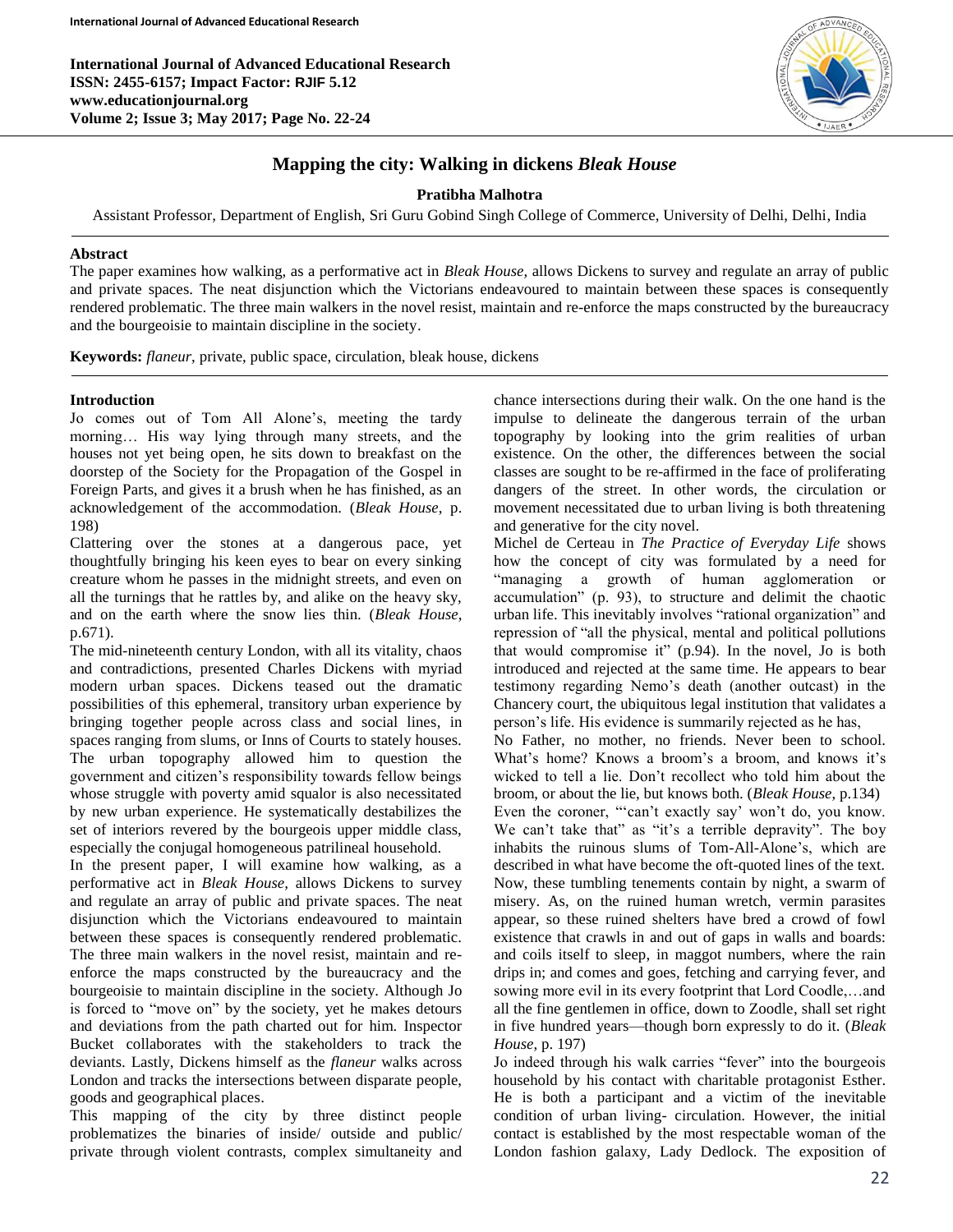Lady Dedlock's liaison is set into motion by recognition of handwriting of her lover in a legal document, which like newspapers circulate and regulate the lives of people across the social field. Consequently, the "stable", solid centre of bourgeois respectability is rendered vulnerable through the essential urban dynamic of circulation.

Jo becomes the vector of the disease originating from the putrescence in the pauper's graveyard. His walk through the streets is necessitated by bureaucrats who fail to provide for the poor of the country. Dickens is here expressly critical of the governmental malfunctioning and institutional charity which bully the poor in the name of charity as in the case of Mrs. Pardiggle or Mrs. Jellyby who fails to put her own house in order. The whole reformist impulse is satirized as it is displaced on negative religious and apparently secular motivations of state intervention to reform the poor into a standardized kind of life.

De Certeau states that "rather than remaining within the field of discourse which upholds its privilege by inverting its content…, one can try another path". It can be done by analysing the success of "swarming", singular and plural practices that,

far from being regulated or eliminated by panoptic administration, have reinforced themselves in a proliferating illegitimacy, developed and insinuated themselves into the networks of surveillance, and combined in accord with unreadable but stable tactics to the point of constituting everyday regulations and surreptitious creativities that are merely concealed by the frantic mechanisms and discourses of the observational organization…But what spatial practices correspond, in the area where discipline is manipulated, to these apparatuses that produce a disciplinary space? (*The Practice of Everyday Life*, p. 96)

The every day practitioners or walkers improvise the path taken by them and hence create spaces for themselves. In spite of being asked to "move on" by the police, and quarantined by Inspector Bucket, Jo is able to organize the possibilities and interdictions that walking grants him, he invents and improvises certain possibilities. He returns to Tom-All-Alone's, evading the surveillance of Inspector Bucket. He expresses his gratitude for Nemo and Mr. Snagsby and the three men seem to form a sort of community who can be kind and charitable in their extreme destitution and indigence. He succumbs, ultimately to the infection he carries and circulates in a place where Gridley had succumbed to a legal affliction. While Gridley was tracked, Jo escapes detection.

Inspector Bucket walks a different walk in the text. He is the protector of the bourgeois family, its prestige, its secrets and its well being. He has a penetrating eye that can look through people and places and register any deviance with great perspicacity. He possesses techniques of surveillance, classification and stratification that expose a major concern that underlies the contemporary representation of urban aesthetic. Not unlike Tulkinghorn, he remains indifferent and unmoved by various crimes or the suffering of the individuals. He believes in keeping private and public life separate. In private he cherishes the "domestic bliss" represented by the Bagnets. His professional ethics, however, demand maintenance of discipline at any cost.

Inspector Bucket finds out Grindley in the George's Shooting Gallery. He skilfully negotiates (using bribe) with Mr. Skimpole to obtain knowledge about Jo, and then very perceptively unfolds the mystery around Mr. Tulkinghorn's death. DA Miller in his remarkable book *The Novel and The Police,* demonstrates how the disciplinary mechanism works in the novel. In the earlier novels, the carceral as a topic had helped Dickens to secure the difference between,

On the one hand, a confined, institutional space in which power is violently exercised on collectivized subjects, and on the other, a space of "liberal society", generally determined as a free, private, and individual domain and practically specified as the family. (p.59)

In *Bleak House*, the Chancery court demands certain readjustment in the representation of the social discipline. As the operations of the Chancery court are too expansive and diffuse, the narrative demands some tangible, immediate resolution. The detection attempted by Mr. Tulkinghorn and Mr. Guppy is bound to fail as they work in their individual capacities and take law that they serve, into their hands. The Detective Police then satisfies the desire created by the elusive organisation of Chancery to provide a simplified representation of order and power. Inspector Bucket and the new police polices, "substantively as well as nominally, for the law" and his representation serves a particular ideological function within it, and not against it. Thus, he follows the map of the city charted for him by the bourgeois and the State bureaucracy as he moves across the urban landscape. The denouement provided by him to the detective story is most gratifying to the producers and consumers of the state surveillance system. It works under the aegis of the legal apparatus which frustrates any expectation of a justifiable end. Inspector Bucket, with his Bull's Eye, scans the city space, both "inside" and "outside" the panopticon of power. He fixes people with his eye into hearing him out. He has a way of negotiating his way by talking to people in a familiar way,

All this time, kept fresh by a certain enjoyment of the work in which he was engaged, he was up and down at every house we came to; addressing people who he had never beheld before, as old acquaintances; running in to warm himself at every fire he saw; talking and drinking and shaking hands at every bar and tap; friendly with every waggoner, wheelright, blacksmith, and toll-taker; yet never seeming to lose time, and always mounting to the box again with his watchful, steady face, and business-like "Get on, my lad!" (*Bleak House*, 686)

The combination of "friendly" familiar way, bustle of activity, and "watchful" eye makes him welcome to people. In his last case in the novel, he is outmanoeuvred by Lady Dedlock when she changes clothes with Janet, the mother of the child. Since the markers of the class that he follows are displaced on another body, Inspector Bucket misreads the "map" which uses the traditional symbols of identity. These markers are abandoned by Lady Dedlock to seek asylum in the pauper's graveyard where her lover is buried. Rumours, which are characteristic of urban living, escape from the keyhole, which he unmistakably keeps blocked. These rumours persist in "flitting" and disrupting the narrative that the State and its protectors want to imprint in the society while maintaining the order and discipline.

The most significant trajectory is, however, that of the omniscient narrator, which can be in most cases be perceived as belonging to omniscient author. The omniscience of this narrator is not derived from "lust to be a viewpoint and nothing more", to use de Certeau's phrase. The narrator "maps" himself by his assertion of distance from the social